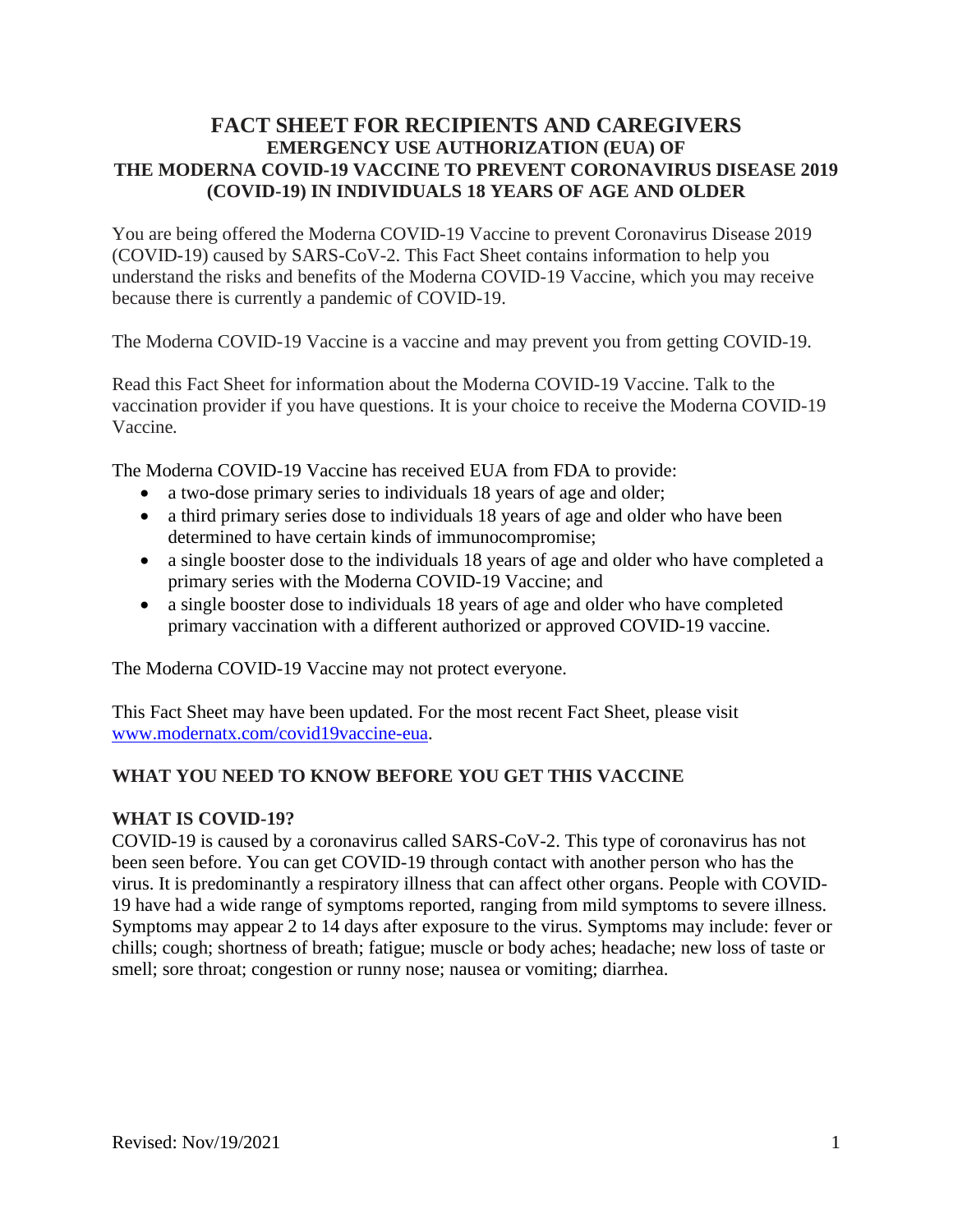## **WHAT IS THE MODERNA COVID-19 VACCINE?**

The Moderna COVID-19 Vaccine is an unapproved vaccine that may prevent COVID-19.

The FDA has authorized the emergency use of the Moderna COVID-19 Vaccine to prevent COVID-19 in individuals 18 years of age and older under an Emergency Use Authorization (EUA).

For more information on EUA, see the "**What is an Emergency Use Authorization (EUA)?**" section at the end of this Fact Sheet.

#### **WHAT SHOULD YOU MENTION TO YOUR VACCINATION PROVIDER BEFORE YOU GET THE MODERNA COVID-19 VACCINE?**

Tell your vaccination provider about all of your medical conditions, including if you:

- have any allergies
- have had myocarditis (inflammation of the heart muscle) or pericarditis (inflammation of the lining outside the heart)
- have a fever
- have a bleeding disorder or are on a blood thinner
- are immunocompromised or are on a medicine that affects your immune system
- are pregnant or plan to become pregnant
- are breastfeeding
- have received another COVID-19 vaccine
- have ever fainted in association with an injection

## **WHO SHOULD GET THE MODERNA COVID-19 VACCINE?**

FDA has authorized the emergency use of the Moderna COVID-19 Vaccine in individuals 18 years of age and older.

## **WHO SHOULD NOT GET THE MODERNA COVID-19 VACCINE?**

You should not get the Moderna COVID-19 Vaccine if you:

- had a severe allergic reaction after a previous dose of this vaccine
- had a severe allergic reaction to any ingredient of this vaccine

#### **WHAT ARE THE INGREDIENTS IN THE MODERNA COVID-19 VACCINE?**

The Moderna COVID-19 Vaccine contains the following ingredients: messenger ribonucleic acid (mRNA), lipids (SM-102, polyethylene glycol [PEG] 2000 dimyristoyl glycerol [DMG], cholesterol, and 1,2-distearoyl-sn-glycero-3-phosphocholine [DSPC]), tromethamine, tromethamine hydrochloride, acetic acid, sodium acetate trihydrate, and sucrose.

#### **HOW IS THE MODERNA COVID-19 VACCINE GIVEN?**

The Moderna COVID-19 Vaccine will be given to you as an injection into the muscle.

Primary Series: The Moderna COVID-19 Vaccine is administered as a 2-dose series, one month apart. A third primary series dose may be administered at least one month after the second dose to individuals who are determined to have certain kinds of immunocompromise.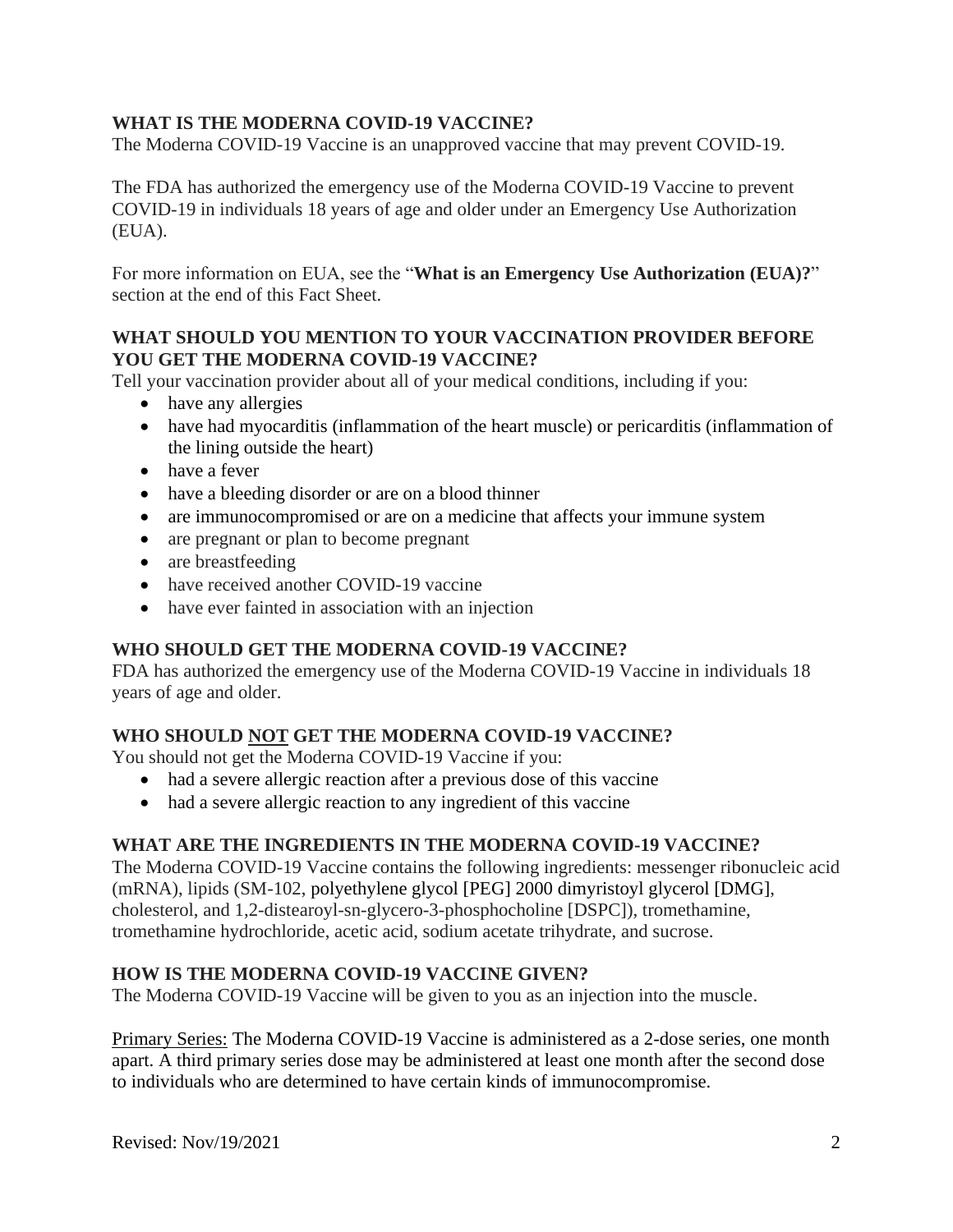## Booster Dose:

- A single booster dose of the Moderna COVID-19 Vaccine may be administered at least 6 months after completion of a primary series.
- A single booster dose of the Moderna COVID-19 Vaccine may be administered to individuals 18 years of age and older who have completed primary vaccination with a different authorized or approved COVID-19 vaccine. Please check with your healthcare provider regarding timing of the booster dose.

## **HAS THE MODERNA COVID-19 VACCINE BEEN USED BEFORE?**

The Moderna COVID-19 Vaccine is an unapproved vaccine. In clinical trials, approximately 15,400 individuals 18 years of age and older have received at least 1 dose of the Moderna COVID-19 Vaccine. Millions of individuals have received the vaccine under EUA since December 18, 2020.

## **WHAT ARE THE BENEFITS OF THE MODERNA COVID-19 VACCINE?**

In an ongoing clinical trial, the Moderna COVID-19 Vaccine has been shown to prevent COVID-19 following 2 doses given 1 month apart. The duration of protection against COVID-19 is currently unknown.

## **WHAT ARE THE RISKS OF THE MODERNA COVID-19 VACCINE***?*

There is a remote chance that the Moderna COVID-19 Vaccine could cause a severe allergic reaction. A severe allergic reaction would usually occur within a few minutes to one hour after getting a dose of the Moderna COVID-19 Vaccine. For this reason, your vaccination provider may ask you to stay at the place where you received your vaccine for monitoring after vaccination. Signs of a severe allergic reaction can include:

- Difficulty breathing
- Swelling of your face and throat
- A fast heartbeat
- A bad rash all over your body
- Dizziness and weakness

Myocarditis (inflammation of the heart muscle) and pericarditis (inflammation of the lining outside the heart) have occurred in some people who have received the Moderna COVID-19 Vaccine, more commonly in males under 40 years of age than among females and older males. In most of these people, symptoms began within a few days following receipt of the second dose of the Moderna COVID-19 Vaccine. The chance of having this occur is very low. You should seek medical attention right away if you have any of the following symptoms after receiving the Moderna COVID-19 Vaccine:

- Chest pain
- Shortness of breath
- Feelings of having a fast-beating, fluttering, or pounding heart

Side effects that have been reported in clinical trials with the Moderna COVID-19 Vaccine include:

• Injection site reactions: pain, tenderness and swelling of the lymph nodes in the same arm of the injection, swelling (hardness), and redness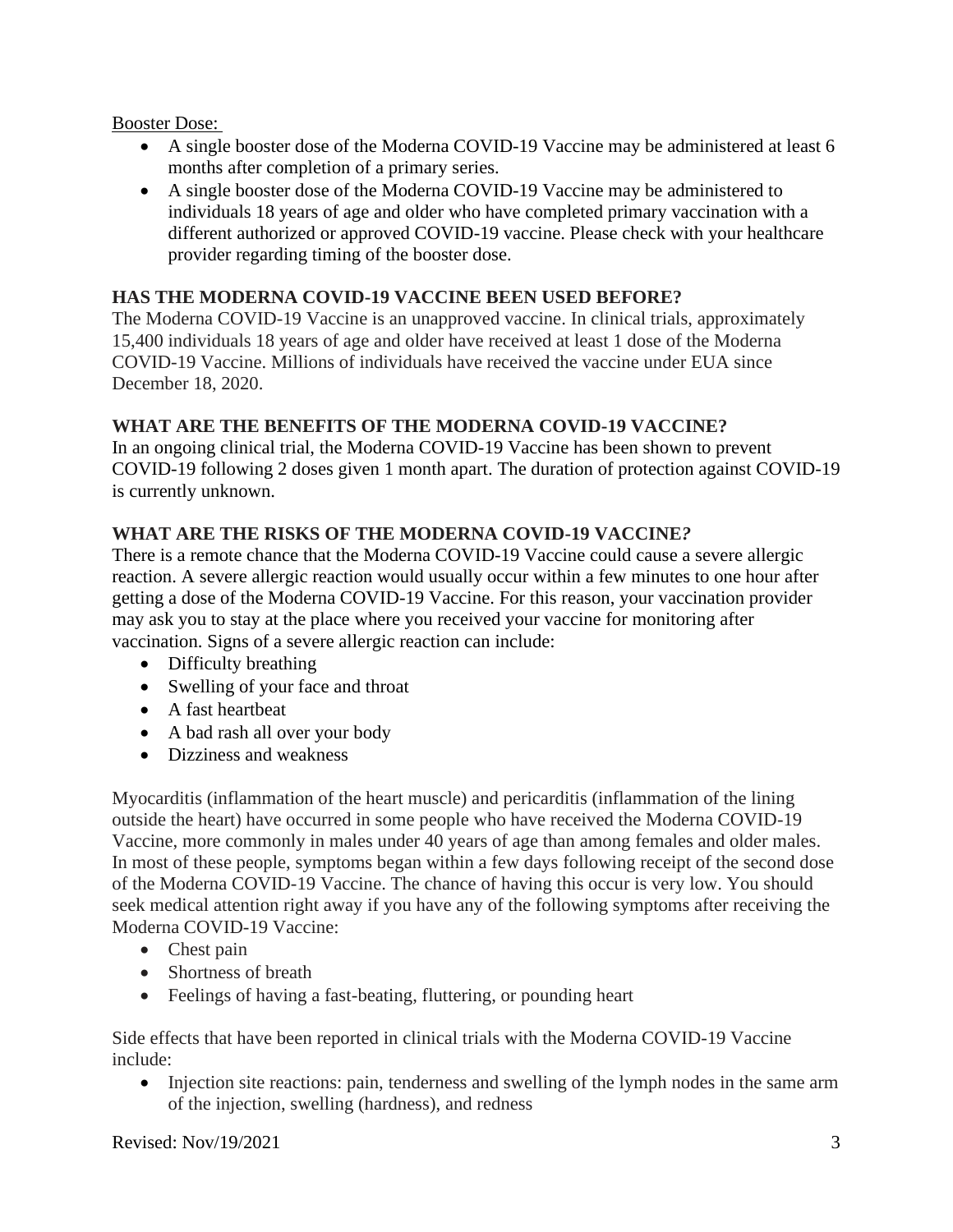• General side effects: fatigue, headache, muscle pain, joint pain, chills, nausea and vomiting, fever, and rash

Side effects that have been reported during post-authorization use of the Moderna COVID-19 Vaccine include:

- Severe allergic reactions
- Myocarditis (inflammation of the heart muscle)
- Pericarditis (inflammation of the lining outside the heart)
- Fainting in association with injection of the vaccine

These may not be all the possible side effects of the Moderna COVID-19 Vaccine. Serious and unexpected side effects may occur. The Moderna COVID-19 Vaccine is still being studied in clinical trials.

# **WHAT SHOULD I DO ABOUT SIDE EFFECTS?**

If you experience a severe allergic reaction, call 9-1-1, or go to the nearest hospital.

Call the vaccination provider or your healthcare provider if you have any side effects that bother you or do not go away.

Report vaccine side effects to **FDA/CDC Vaccine Adverse Event Reporting System (VAERS)**. The VAERS toll-free number is 1-800-822-7967 or report online to https://vaers.hhs.gov/reportevent.html. Please include "Moderna COVID-19 Vaccine EUA" in the first line of box #18 of the report form.

In addition, you can report side effects to ModernaTX, Inc. at 1-866-MODERNA (1-866-663- 3762).

You may also be given an option to enroll in **v-safe. V-safe** is a new voluntary smartphone-based tool that uses text messaging and web surveys to check in with people who have been vaccinated to identify potential side effects after COVID-19 vaccination. **V-safe** asks questions that help CDC monitor the safety of COVID-19 vaccines. **V-safe** also provides second-dose reminders if needed and live telephone follow-up by CDC if participants report a significant health impact following COVID-19 vaccination. For more information on how to sign up, visit: www.cdc.gov/vsafe.

## **WHAT IF I DECIDE NOT TO GET THE MODERNA COVID-19 VACCINE?**

It is your choice to receive or not receive the Moderna COVID-19 Vaccine. Should you decide not to receive it, it will not change your standard medical care.

## **ARE OTHER CHOICES AVAILABLE FOR PREVENTING COVID-19 BESIDES MODERNA COVID-19 VACCINE?**

Another choice for preventing COVID-19 is Comirnaty, an FDA-approved COVID-19 vaccine. Other vaccines to prevent COVID-19 may be available under Emergency Use Authorization.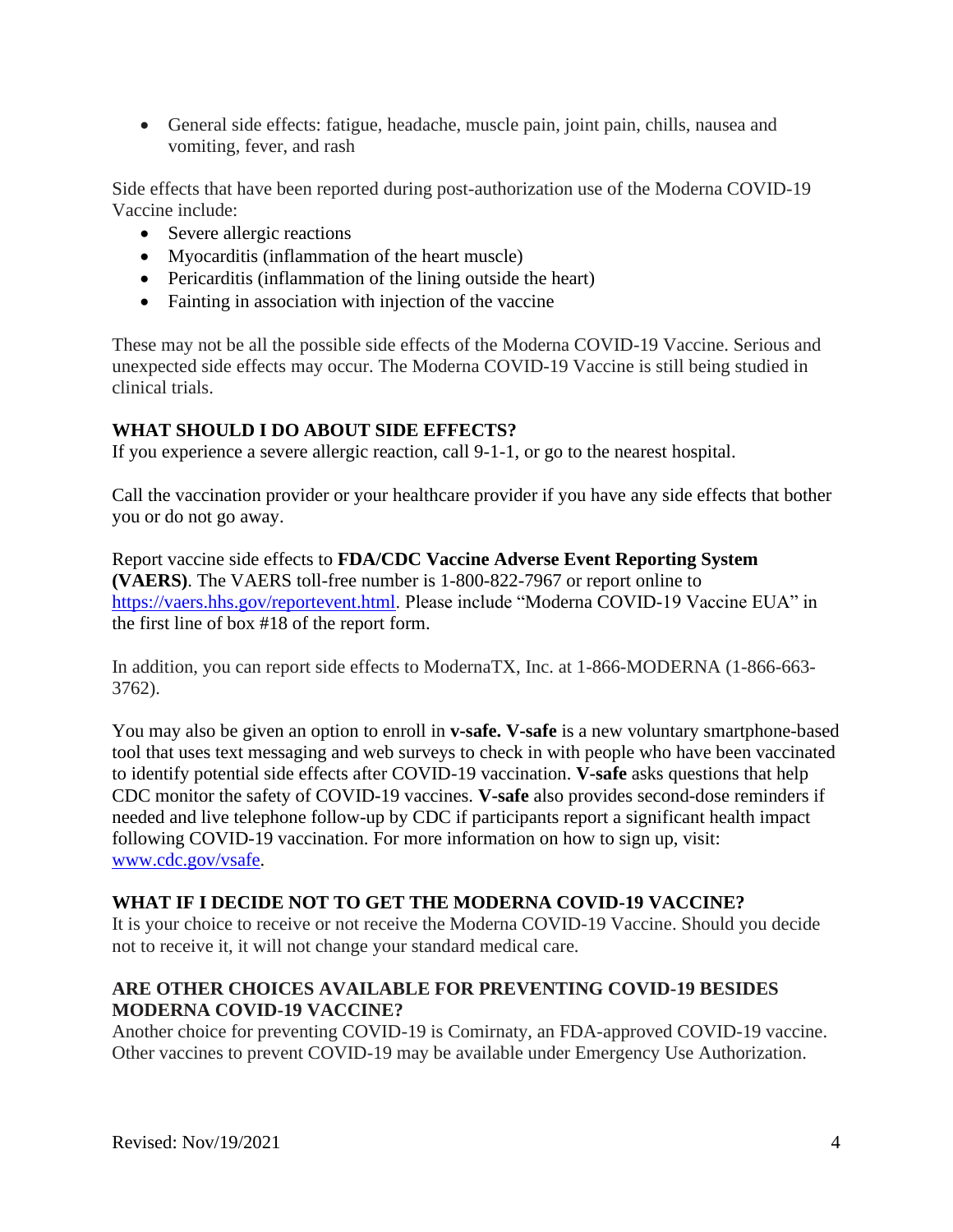## **CAN I RECEIVE THE MODERNA COVID-19 VACCINE AT THE SAME TIME AS OTHER VACCINES?**

Data have not yet been submitted to FDA on administration of Moderna COVID-19 Vaccine at the same time as other vaccines. If you are considering receiving Moderna COVID-19 Vaccine with other vaccines, discuss your options with your healthcare provider.

# **WHAT IF I AM IMMUNOCOMPROMISED?**

If you are immunocompromised, you may receive a third primary series dose of the Moderna COVID-19 Vaccine. The third dose may still not provide full immunity to COVID-19 in people who are immunocompromised, and you should continue to maintain physical precautions to help prevent COVID-19. In addition, your close contacts should be vaccinated as appropriate.

## **WHAT IF I AM PREGNANT OR BREASTFEEDING?**

If you are pregnant or breastfeeding, discuss your options with your healthcare provider.

## **WILL THE MODERNA COVID-19 VACCINE GIVE ME COVID-19?**

No. The Moderna COVID-19 Vaccine does not contain SARS-CoV-2 and cannot give you COVID-19.

# **KEEP YOUR VACCINATION CARD**

When you receive your first dose, you will get a vaccination card to show you when to return for your second dose of the Moderna COVID-19 Vaccine. Remember to bring your card when you return.

## **ADDITIONAL INFORMATION**

If you have questions, visit the website or call the telephone number provided below.

To access the most recent Fact Sheets, please scan the QR code provided below.

| Moderna COVID-19 Vaccine website     | Telephone number   |
|--------------------------------------|--------------------|
| www.modernatx.com/covid19vaccine-eua | 1-866-MODERNA      |
|                                      | $(1-866-663-3762)$ |

## **HOW CAN I LEARN MORE?**

- Ask the vaccination provider
- Visit CDC at https://www.cdc.gov/coronavirus/2019-ncov/index.html
- Visit FDA at https://www.fda.gov/emergency-preparedness-and-response/mcm-legalregulatory-and-policy-framework/emergency-use-authorization
- Contact your state or local public health department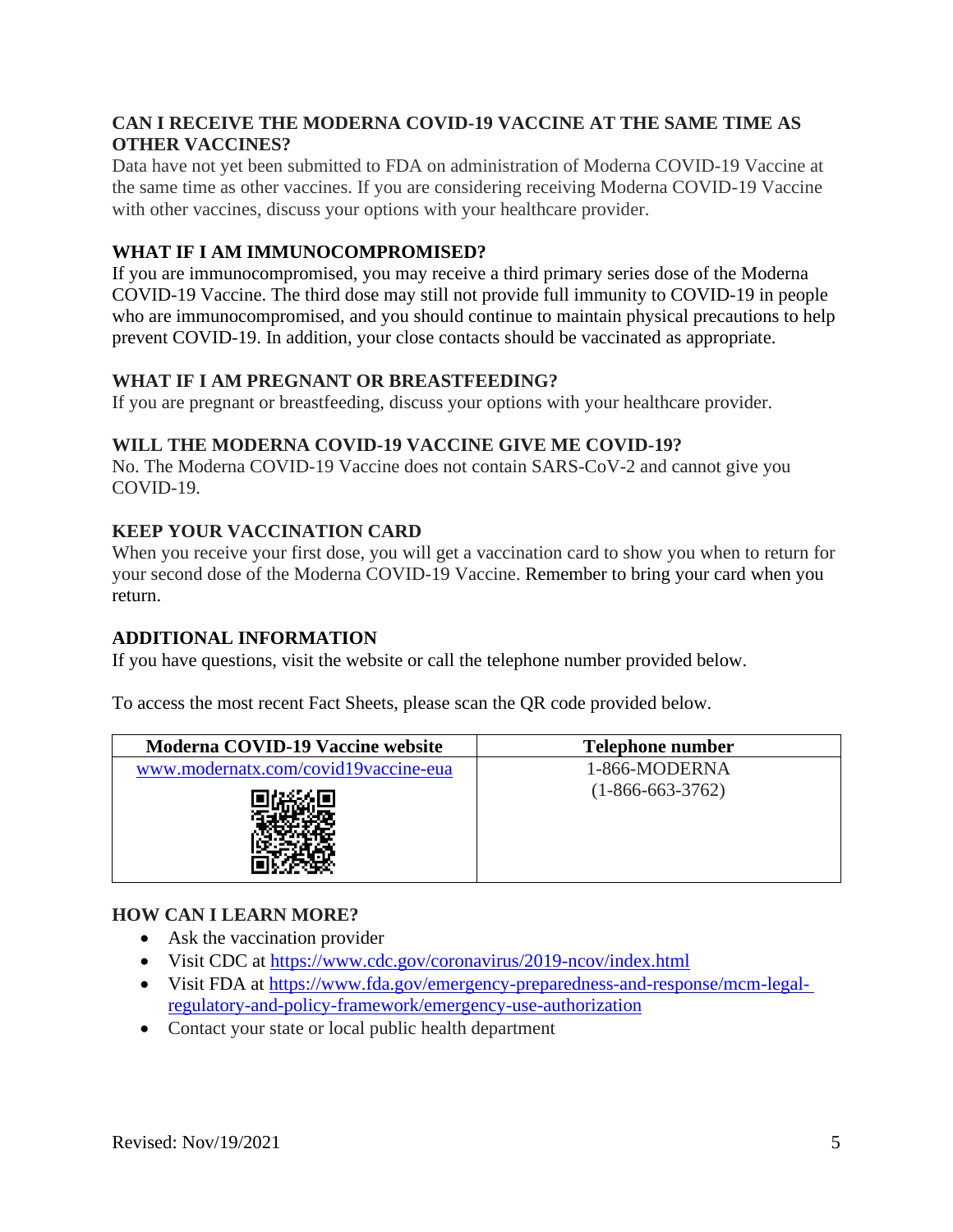#### **WHERE WILL MY VACCINATION INFORMATION BE RECORDED?**

The vaccination provider may include your vaccination information in your state/local jurisdiction's Immunization Information System (IIS) or other designated system. This will ensure that you receive the same vaccine when you return for the second dose. For more information about IISs, visit: https://www.cdc.gov/vaccines/programs/iis/about.html.

## **CAN I BE CHARGED AN ADMINISTRATION FEE FOR RECEIPT OF THE COVID-19 VACCINE?**

No. At this time, the provider cannot charge you for a vaccine dose and you cannot be charged an out-of-pocket vaccine administration fee or any other fee if only receiving a COVID-19 vaccination. However, vaccination providers may seek appropriate reimbursement from a program or plan that covers COVID-19 vaccine administration fees for the vaccine recipient (private insurance, Medicare, Medicaid, HRSA COVID-19 Uninsured Program for non-insured recipients).

#### **WHERE CAN I REPORT CASES OF SUSPECTED FRAUD?**

Individuals becoming aware of any potential violations of the CDC COVID-19 Vaccination Program requirements are encouraged to report them to the Office of the Inspector General, U.S. Department of Health and Human Services, at 1-800-HHS-TIPS or TIPS.HHS.GOV.

#### **WHAT IS THE COUNTERMEASURES INJURY COMPENSATION PROGRAM?**

The Countermeasures Injury Compensation Program (CICP) is a federal program that may help pay for costs of medical care and other specific expenses of certain people who have been seriously injured by certain medicines or vaccines, including this vaccine. Generally, a claim must be submitted to the CICP within one (1) year from the date of receiving the vaccine. To learn more about this program, visit www.hrsa.gov/cicp/ or call 1-855-266-2427.

## **WHAT IS AN EMERGENCY USE AUTHORIZATION (EUA)?**

The United States FDA has made the Moderna COVID-19 Vaccine available under an emergency access mechanism called an EUA. The EUA is supported by a Secretary of Health and Human Services (HHS) declaration that circumstances exist to justify the emergency use of drugs and biological products during the COVID-19 pandemic.

The Moderna COVID-19 Vaccine has not undergone the same type of review as an FDAapproved or cleared product. FDA may issue an EUA when certain criteria are met, which includes that there are no adequate, approved, and available alternatives. In addition, the FDA decision is based on the totality of the scientific evidence available showing that the product may be effective to prevent COVID-19 during the COVID-19 pandemic and that the known and potential benefits of the product outweigh the known and potential risks of the product. All of these criteria must be met to allow for the product to be used during the COVID-19 pandemic.

The EUA for the Moderna COVID-19 Vaccine is in effect for the duration of the COVID-19 EUA declaration justifying emergency use of these products, unless terminated or revoked (after which the products may no longer be used).